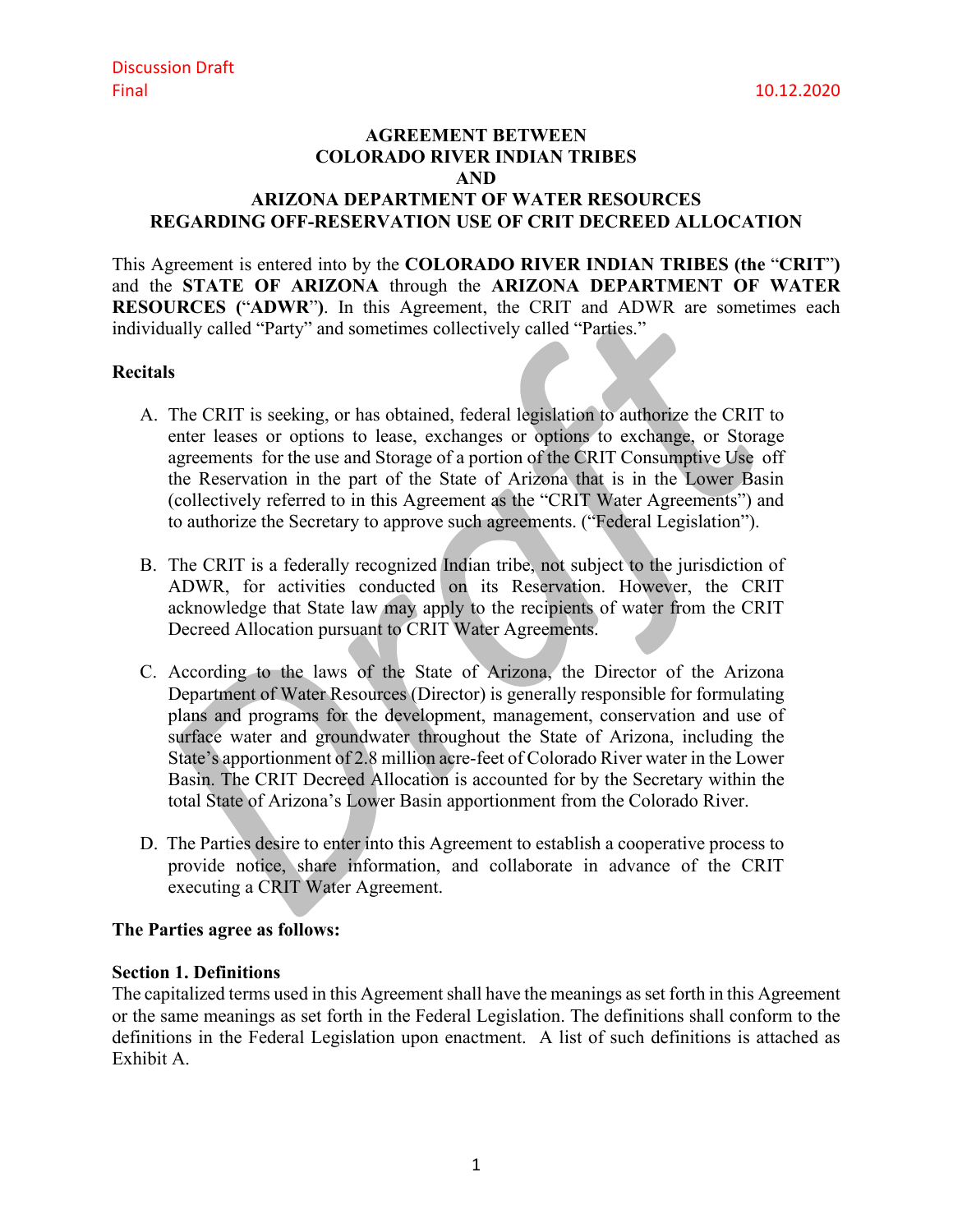## **Section 2. Effective Date**

This Agreement shall be effective the later of the date it is signed by both Parties or the enactment of the Federal Legislation.

#### **Section 3. CRIT Water Rights**

- 1. The water rights for the CRIT were confirmed by the United States Supreme Court in the series of cases known as *Arizona v. California* as first-priority present perfected rights as quantified in the Consolidated Decree. The CRIT Decreed Allocation available for use in the State of Arizona is quantified as: (i) diversions of 662,402 acre-feet per year; or (ii) consumptive use required for irrigation of 99,375 acres and satisfaction of related uses, whichever of (i) or (ii) is less.
- 2. This Agreement does not apply to the CRIT water rights as quantified in the Consolidated Decree for use within the State of California.

#### **Section 4. Information Sharing**

- 1. The CRIT and the Director shall cooperate and confer as to negotiations regarding CRIT Water Agreements.
- 2. The CRIT shall submit proposed CRIT Water Agreements to the Director for review 60 days prior to the execution of such agreements. The proposed CRIT Water Agreements and supplemental documents may have financial and proprietary information redacted but shall include:
	- a. the parties to the CRIT Water Agreements;
	- b. the method of accounting for the water subject to the CRIT Water Agreement;
	- c. the term of the CRIT Water Agreement;
	- d. the location and purpose for the off-reservation use of the CRIT water, including maps of the location of use;
	- e. technical memoranda documenting the reduction in Consumptive Use in a volume equal to the amount of water in the CRIT Water Agreement;
	- f. the method for transporting the water to the end user; and
	- g. the agreed upon dispute resolution mechanism.
- 3. The Director shall review the proposed CRIT Water Agreements solely for the purpose of determining that:
	- a. the CRIT Water Agreements comply with the Act, State law applicable to the end user or Storage entity, this Agreement, and the Agreement described in Section 9 of the Act;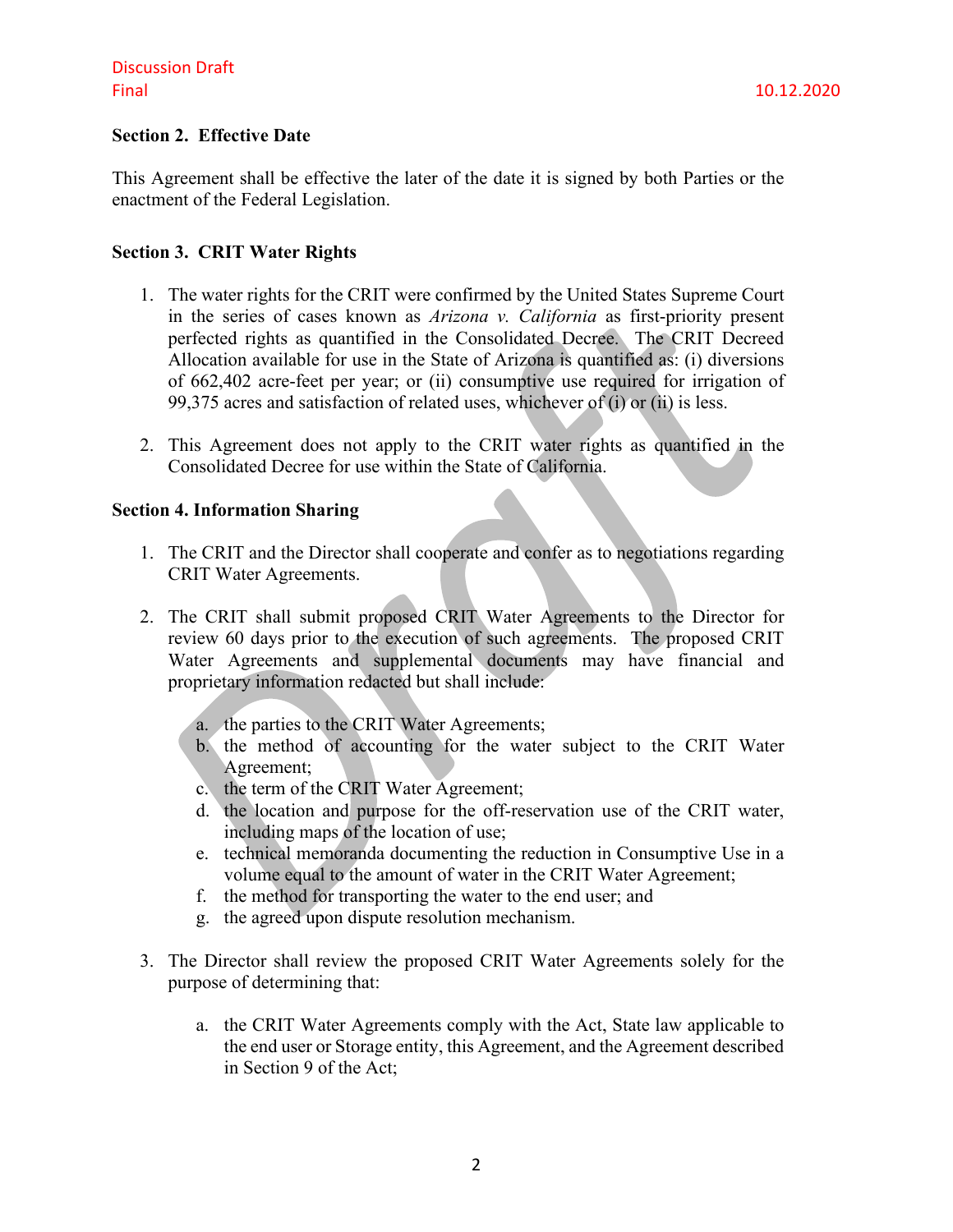- b. the Persons receiving a portion of the CRIT's Consumptive Use off the reservation pursuant to a CRIT Water Agreement will comply with State law in the use of the water received; and
- c. the CRIT Water Agreement includes a requirement that the recipient is the end user or Storage entity and will put the water to beneficial use in the part of the State in the Lower Basin and not hold it for speculative purposes.

#### **Section 5. Term and Termination and Amendment**

- 1. This Agreement shall remain in effect until terminated pursuant to this Section.
- 2. This Agreement may be terminated by the agreement of the Parties by exchanging written letters of termination.
- 3. This Agreement may be amended, modified, or supplemented by the agreement of the Parties by exchanging written letters of amendment, modification, or supplement.
- 4. The amendment, modification, or termination of this Agreement shall not affect the validity of existing CRIT Water Agreements entered in compliance with the Federal Legislation and the terms of this Agreement in effect as of the effective date of the CRIT Water Agreement.

#### **Section 6. Notices**

1. Any notice, demand, or request authorized or required by this Agreement shall be in writing and shall be deemed to have been duly given if mailed, first class postage prepaid, or hand-delivered at the following address:

If to ADWR:

**Director** 1110 W. Washington St. #310 Phoenix, AZ 85007 Copy to: Chief Counsel

If to CRIT:

Chairman 26600 Mohave Rd. Parker, AZ 85344 Copy to Attorney General

2. A Party may change its address by giving the other Party notice in writing of the change in address.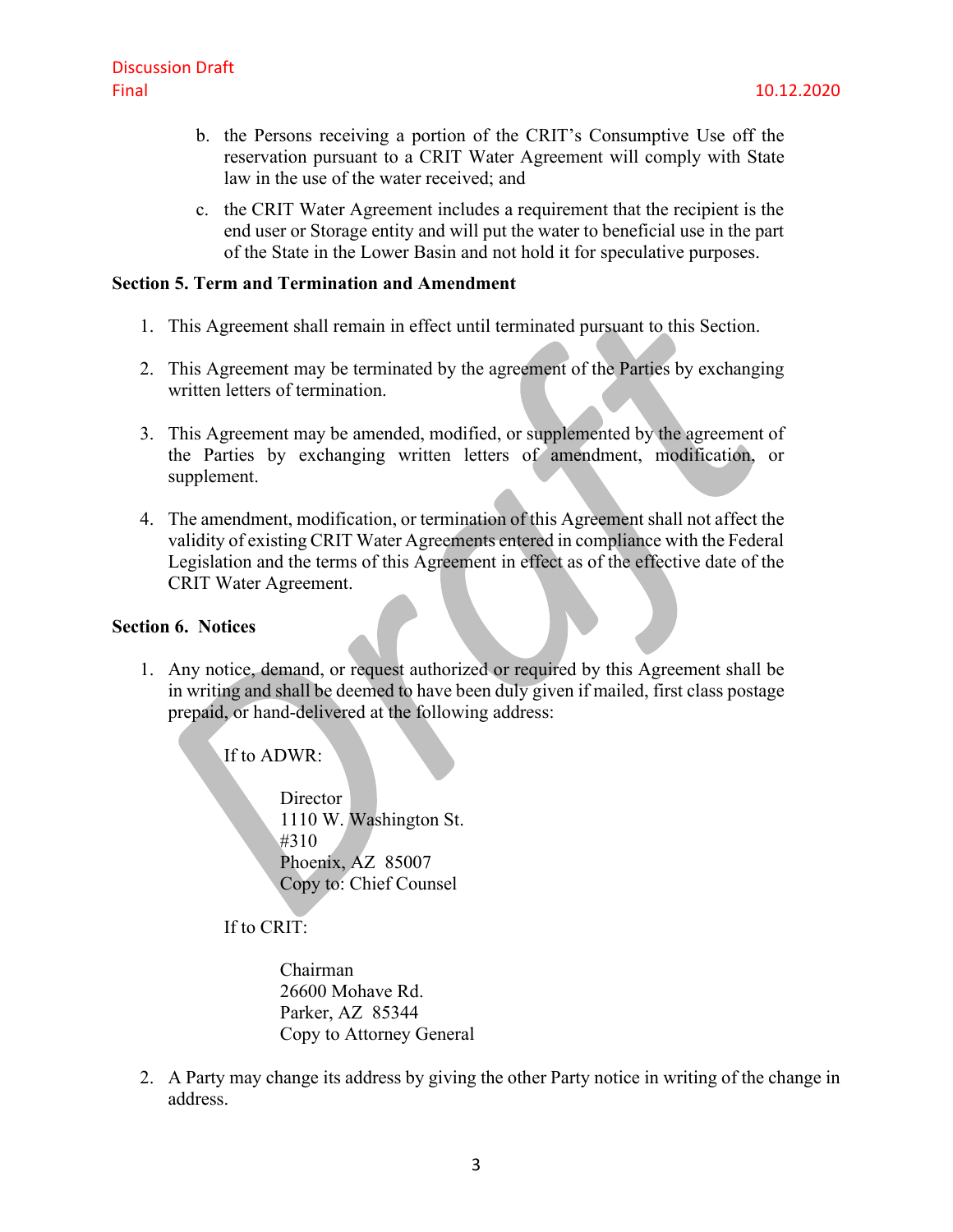## **Section 7. Limited Waiver of Sovereign Immunity, Governing Law and Venue**

- 1. The CRIT hereby agrees to a limited waiver of its sovereign immunity from suit by ADWR solely for the purpose of interpretation or enforcement of this Agreement.
- 2. Federal law controls the interpretation and enforcement of CRIT water rights in the Lower Basin and is the basis for all functions and responsibilities the Secretary performs as Water Master of the Lower Colorado River Basin. This Agreement shall be interpreted, governed by, and construed under Arizona State law. Any action between the State of Arizona and the CRIT to interpret or enforce the terms of this Agreement shall be in Arizona state court and the CRIT shall waive its right to remove it to federal court.

#### **Section 8. Miscellaneous**

- 1. This Agreement is solely for the benefit of the Parties and does not create, nor shall it be construed to create, rights in any third party unless expressly provided herein. No third party may enforce the terms and conditions of this Agreement.
- 2. The waiver by either Party of any breach of any term, covenant or condition of this Agreement shall not be deemed a waiver of any other term, covenant or condition, or any subsequent breach of the same or any other term, covenant or condition of this Agreement.
- 3. The terms, covenants and conditions of this Agreement constitute the entire agreement between the Parties, and no understanding or obligation not expressly set forth in this Agreement shall be binding on them. This Agreement may not be modified or amended in any manner unless in writing signed by the Parties.
- 4. Pursuant to A.R.S. § 38-511, the State may terminate this Agreement upon finding that a State employee that was significantly involved in the creation of this Agreement is, at the time the Agreement is in effect, but no later than three years after its termination, an employee or consultant to any other party to the Agreement.
- 5. This Agreement may be signed in counterparts, each of which shall be an original and all of which shall constitute one and the same instrument. All signatures need not be on the same counterpart.
- 6. The signatories to this Agreement represent that they have been appropriately authorized to enter into this Agreement on behalf of the Party for which they sign and that no further action or approvals are necessary before execution of this Agreement.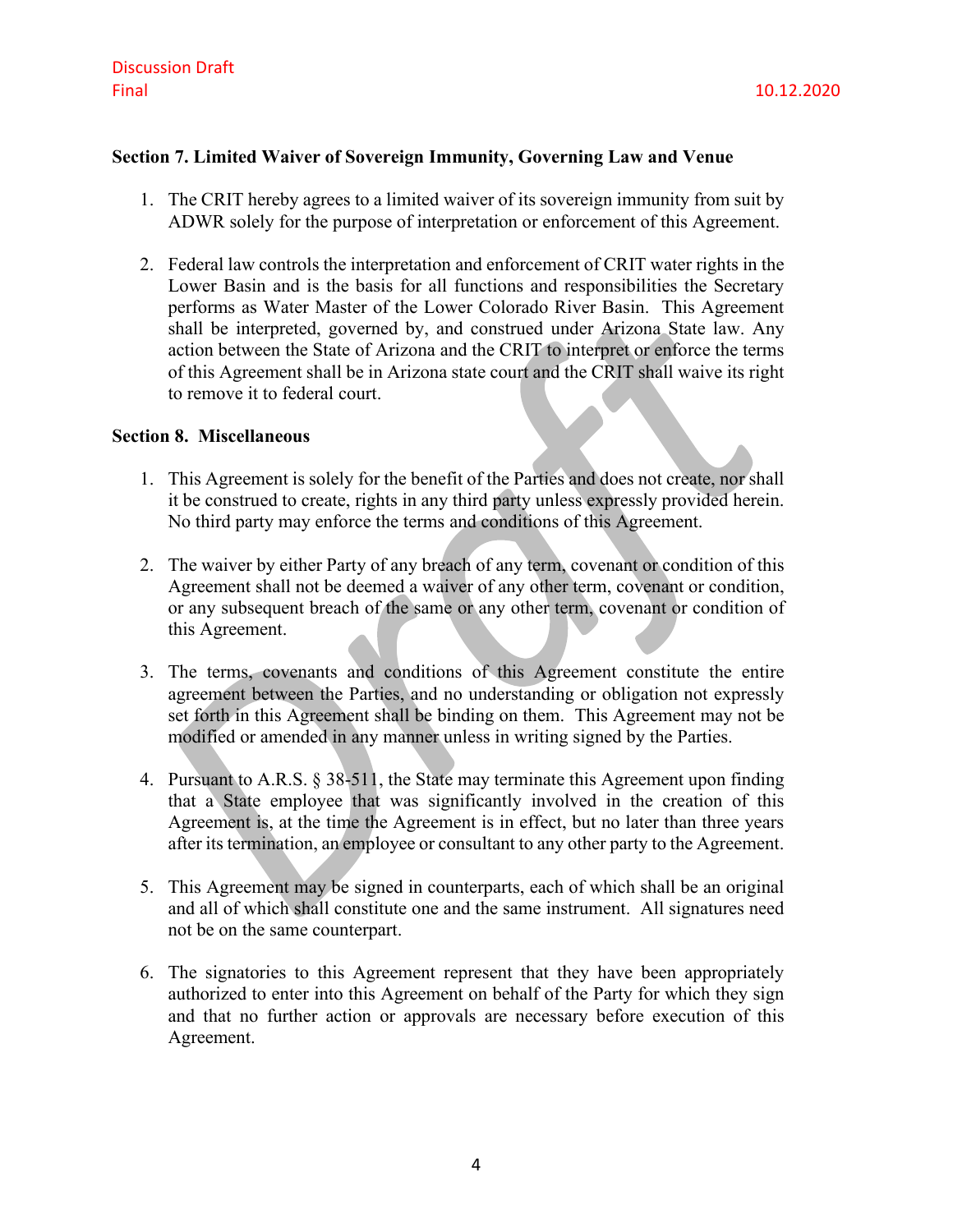# **Section 9. Legal Authorities**

1. This Agreement between the Arizona Department of Water Resources and the Colorado River Indian Tribes has been reviewed by the undersigned attorneys, who have determined that said Agreement is in proper form and is within the powers and authority of those parties represented by the undersigned.

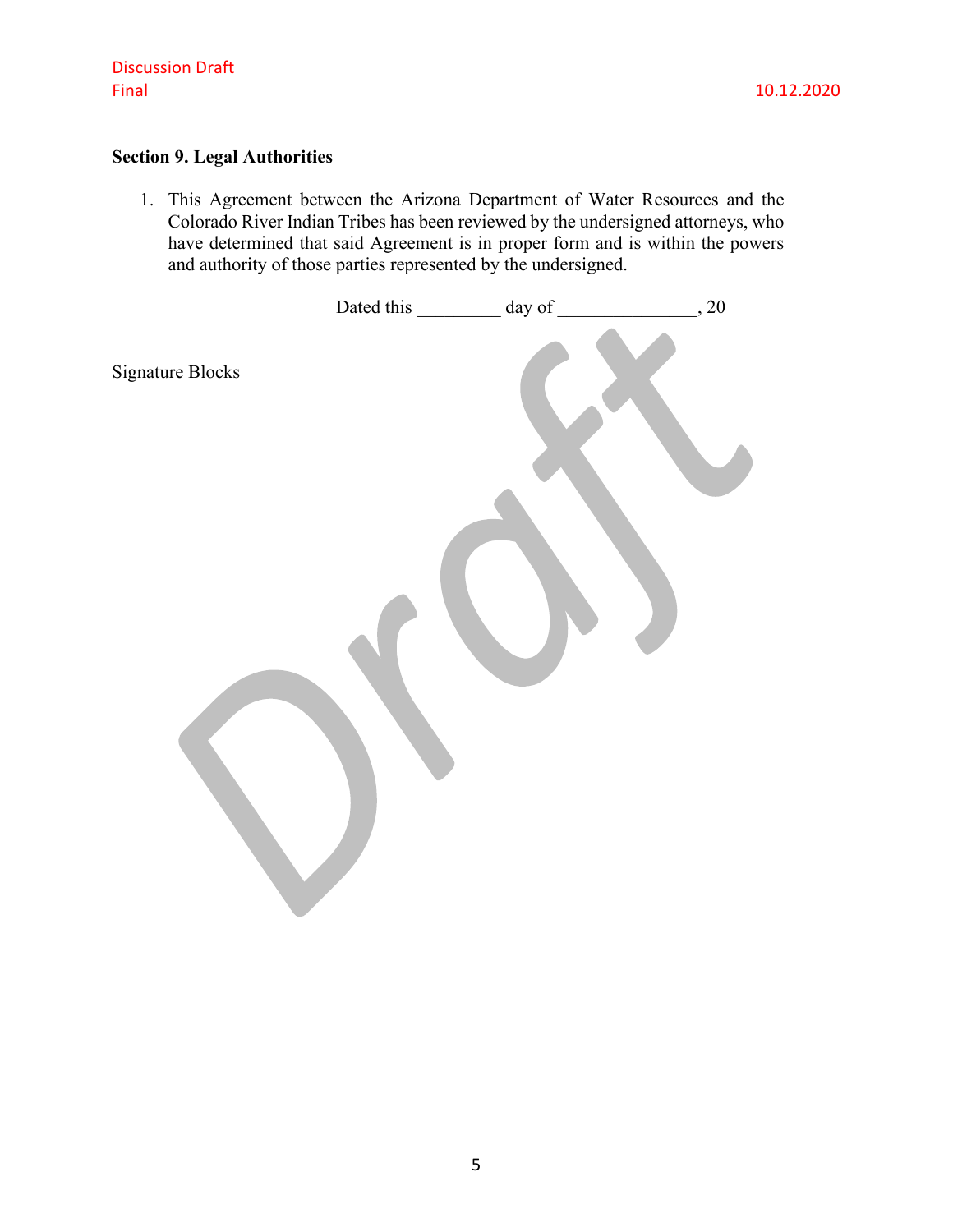## **EXHIBIT A Definitions**

- (a) ALLOTTEE.—The term "Allottee" means a person who holds a beneficial real property interest in an allotment of Indian land that is:
	- i. located within the exterior boundaries of the Colorado River Indian Reservation; and
	- ii. held in trust by the United States.
- (b) COLORADO RIVER INDIAN RESERVATION.—The term "Colorado River Indian Reservation" or "Reservation" means, for purposes of this legislation, only that part of the reservation established for the Colorado River Indian Tribes that is located in the State of Arizona and not the part of the reservation that is located in the State of California.
- (c) CONSOLIDATED DECREE.—The term "Consolidated Decree" means the Consolidated Decree entered by the United States Supreme Court in Arizona v. California, 547 U.S. 150 (2006).
- (d) CONSUMPTIVE USE. The term "Consumptive Use" means a portion of the Decreed Allocation that has been consumptively used by the CRIT within the exterior boundary of the Reservation for a minimum of four of the five years immediately preceding the year of delivery of a portion of the Decreed Allocation according to a lease, exchange or Storage agreement. Any verified reduction in Consumptive Use pursuant to a system conservation agreement, a lease, an exchange, or Storage agreement, or from the creation of intentionally created surplus shall be deemed to be a Consumptive Use in the year in which the reduction occurred, if the reduction is reflected in the Water Accounting Report.
- (e) CRIT.—The term "CRIT" means the Colorado River Indian Tribes, a federally recognized Indian tribe.
- (f) DECREED ALLOCATION.—The term "Decreed Allocation" means the volume of water of the mainstream of the Colorado River allocated to the CRIT that is accounted for as part of the apportionment for the State of Arizona as decreed by the United States Supreme Court in Part I-A of the Appendix to the Consolidated Decree.
- (g) LOWER BASIN.—The term "Lower Basin" has the meaning given the term in Article II(g) of the Colorado River Compact, 1922, as approved by Congress in the Act of December 21, 1928 (45 Stat. 1057) and by Presidential Proclamation of June 25, 1929 (46 Stat. 3000).
- (h) PERSON.—The term "Person" means an individual, a public or private corporation, a company, a partnership, a joint venture, a firm, an association, a society, an estate or trust, a private organization or enterprise, the United States, any Indian tribe, a